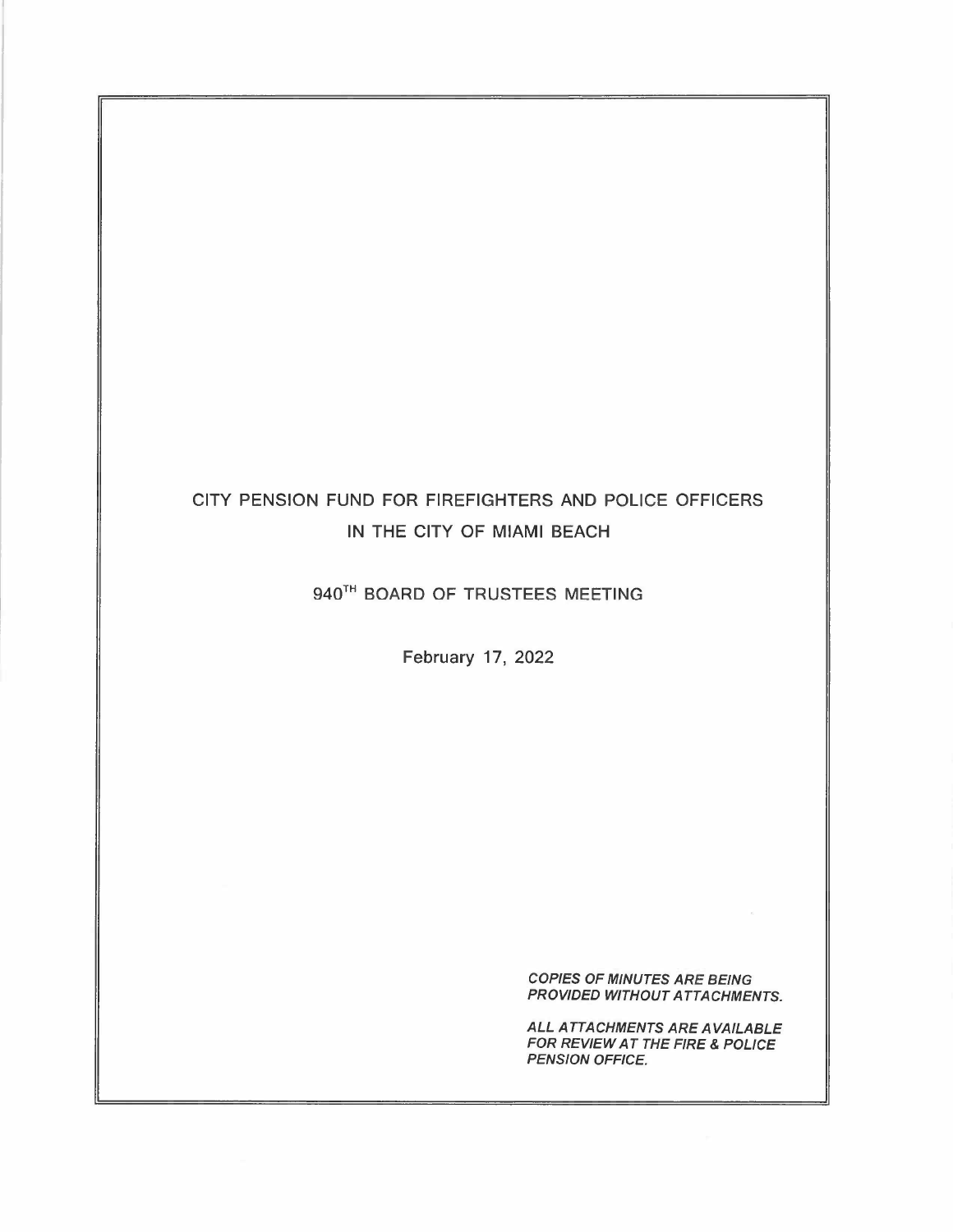## *940"% MEETING OF THE BOARD OF TRUSTEES CITY PENSION FUND FOR FIREFIGHTERS AND POLICE OFFICERS IN THE CITY OF MIAMI BEACH*

## *February 17, 2022*

## *CALL TO ORDER*

*Meeting was called to order at 8:32 AM by Chairman Nolan.* 

*Board members present, via a quorum physically present and videoconference, were as follows:* 

| <b>FIRE DEPARTMENT</b><br>David J. Frazier, Jr.<br>Paul D. Johnson<br>Dwight M. Nicholas                                   | <b>POLICE DEPARTMENT</b><br>Steven L. Feldman<br>Daniel D. Molina<br>James D. Nolan                                                                                                                                                                         | <b>ADMINISTRATION</b><br>Eric T. Carpenter<br>Tameka Otto Stewart |
|----------------------------------------------------------------------------------------------------------------------------|-------------------------------------------------------------------------------------------------------------------------------------------------------------------------------------------------------------------------------------------------------------|-------------------------------------------------------------------|
| Absent were:<br>Hernan D. Cardeno                                                                                          | Administration<br>$\overline{\phantom{a}}$                                                                                                                                                                                                                  |                                                                   |
| Present were:<br>Stuart A. Kaufman, Esq.<br>Donna Brito<br><b>Frank Estevez</b><br>Myriame Jean-Baptiste<br>Clara La Rosa  | Attorney, Klausner, Kaufman, Jensen & Levinson (KKJL)<br>$\overline{\phantom{a}}$<br>- Executive Director<br><b>Assistant Director</b><br><b>Pension Administrator</b><br>$\overline{\phantom{a}}$<br><b>Office Manager</b><br>$\qquad \qquad \blacksquare$ |                                                                   |
| Also present were:<br><b>Phil Deeney</b><br>Robert K. Maddock<br>Peter Palandjian<br>Adrian Sancho<br>Brendon Vavrica, CFP | Director, Intercontinental Real Estate Corporation<br>Senior Vice President, Inverness Counsel, LLC<br>CEO, Intercontinental Real Estate Corporation<br>Senior Vice President, Inverness Counsel, LLC<br>Consultant, AndCo Consulting                       |                                                                   |

## *MOMENT OF SILENCE FOR STEPHEN CYPEN*

*Chairman Nolan called for a moment of silence in memory of Stephen Cypen, who passed away on February 6, 2022. Mr. Cypen provided legal counsel to the Board from 1969 to 2017. (Attachment # 2)* 

## *INTRODUCTION OF NEW FIRE AND POLICE PENSION OFFICE EMPLOYEE*

*Chairman Nolan introduced Frank Estevez, Assistant Director, and welcomed him to the pension office.* 

## *MINUTES*

# *Regular Meeting of the Board of Trustees - January 20, 2022*

*Minutes from the regular board meeting were distributed as part of the agenda packet. Secretary Frazier made a motion to approve the minutes. The motion was seconded by Trustee Johnson and unanimously carried.*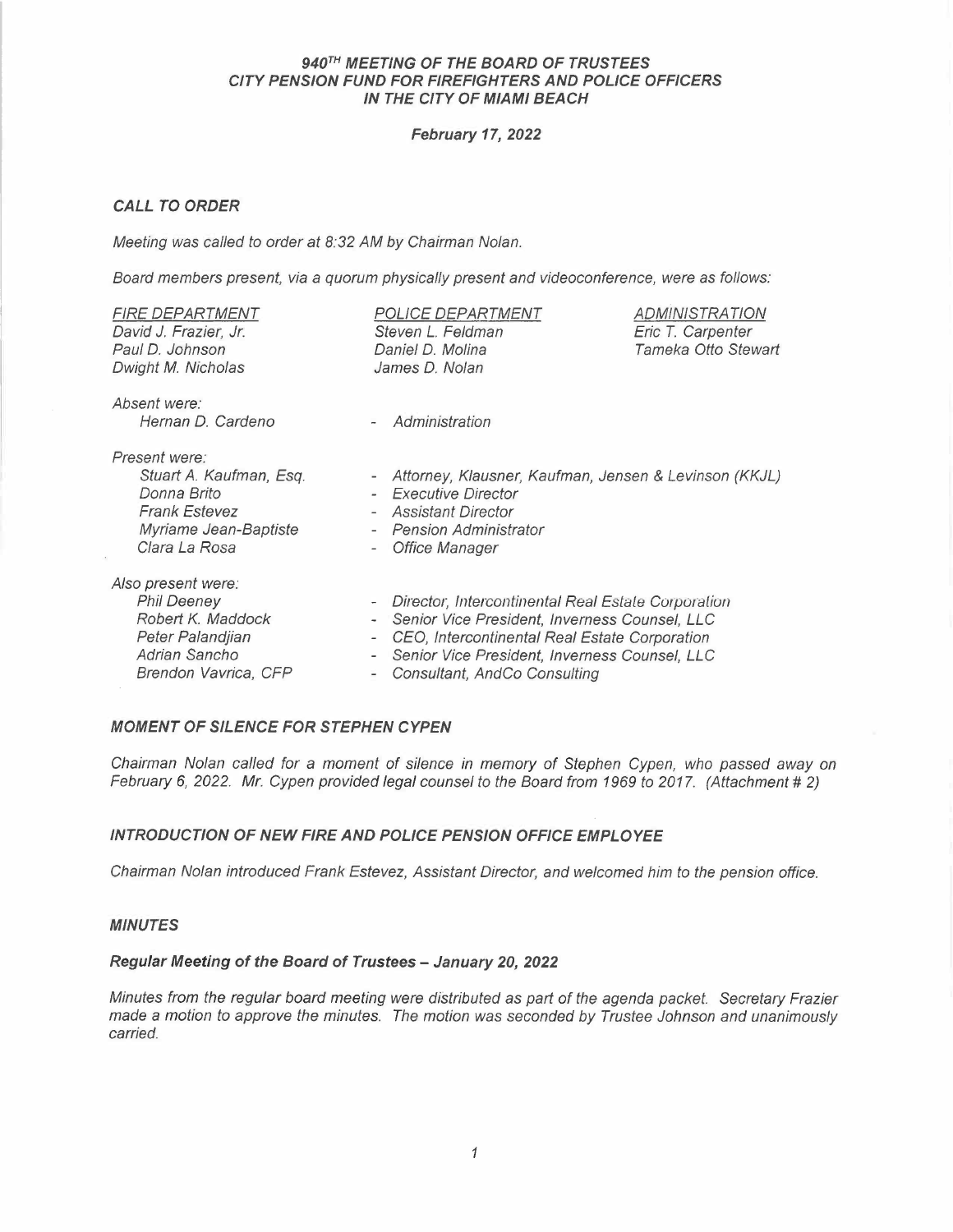*940 Meeting of the Board of Trustees February 17, 2022* 

*Trustee Feldman arrived at 8:36 AM and Trustee Molina arrived at 8:38 AM.* 

#### *DEFERRED RETIREMENT OPTION PLAN (DROP) - APPROVAL OF ENTRY*

*Police Officer Jorge S. Mercado retired under the DROP program effective February 1, 2022, in accordance with the Miami Beach Code, Section 66(a) and Section 79. Officer Mercado had 22 years of pension service and met the eligibility for retirement by Tier 1, Rule of 70 and attainment of at least age 47. In addition, Officer Mercado purchased the 6% multiplier.* 

*Firefighter Wayne A. Trentacosta retired under the DROP program effective February 1, 2022, in accordance with the Miami Beach Code, Section 66(a) and Section 79. Firefighter Trentacosta had 11 years and 11 months of pension service and met the eligibility for retirement by Tier 1 and attainment of age 50. In addition, Firefighter Trentacosta purchased the 6% multiplier.* 

*Trustee Feldman made* a *motion to approve the pension service retirement for Officer Mercado and Firefighter Trentacosta and grant entry into the Deferred Retirement Option Plan (DROP). The motion was seconded by Chairman Nolan and unanimous/y carried. (Attachment #1-1 Schedule A)* 

#### *COMMENCEMENT OF PENSION*

*Police Officer Miguel Noa was retired under the DROP program and resigned from City employment effective January 14, 2022. He is eligible to commence his monthly pension in accordance with the Miami Beach Code, Section 66(a) and Section 79.* 

*Police Officer Antonio Ferbeyre was retired under the DROP program and resigned from City employment effective January 31, 2022. He is eligible to commence his monthly pension in accordance with the Miami Beach Code, Section 66(a) and Section 79.* 

*Trustee Feldman made* a *motion to approve the commencement of pension for Officer Noa and Officer Ferbeyre. The motion was seconded by Secretary Frazier and unanimously carried. (Attachment #1-1 Schedule A)* 

#### *DECEASED*

*Retired Firefighter Samuel R. Richter passed away on January 1, 2022. His pension has been discontinued as there are no beneficiaries under the Plan.* 

*Trustee Johnson made a motion to stop the monthly pension for Samuel R. Richter. The motion was seconded by Trustee Nicholas and unanimous/y carried. (Attachment #1-1 Schedule A)* 

*Retired Fire Captain John M. Morgan passed away on January 25, 2022. Widow Elizabeth Morgan will receive a benefit under the code of the City of Miami Beach, Section 69(b)(1)(A). She will be entitled to 100% of his monthly pension benefit for one year and thereafter* 75% *of the benefit until remarriage or death. She will also be entitled to a 2½* % *cost of living increase each October.* 

*Trustee Johnson made a motion to approve the commencement of pension for Elizabeth Morgan. The motion was seconded by Secretary Frazier and unanimously carried. (Attachment #1-1 Schedule A)*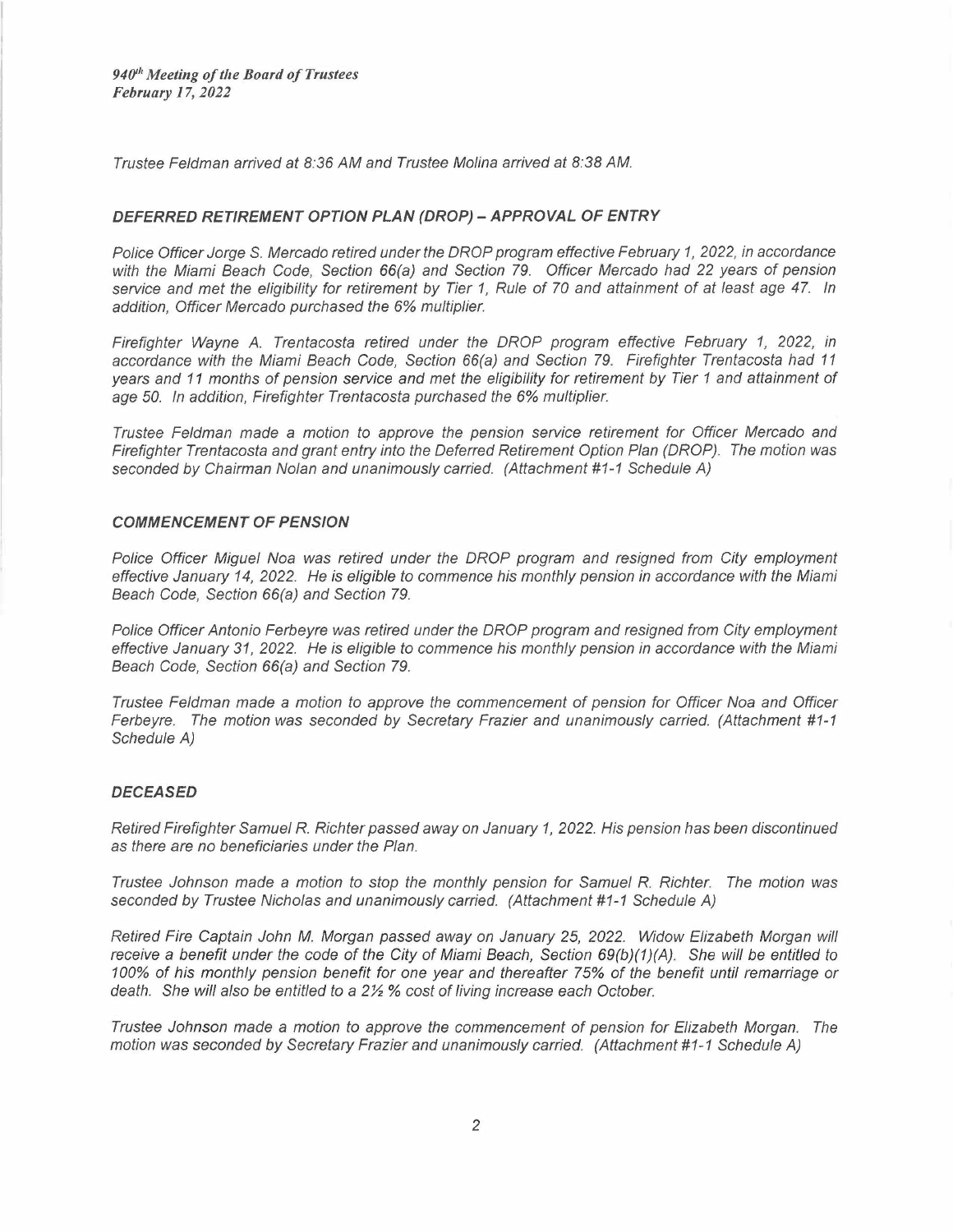## *PENSION BENEFITS TERMINA TED*

*Beneficiary Nancy D. Reilly, widow of retired Police Division Major Louis J. Reilly, Sr., reached the end of her benefit period based on Major Reilly's normal life expectancy at time of death. Ms. Reilly's monthly benefit has been discontinued effective January 1, 2022.* 

*Secretary Frazier made* a *motion to stop the monthly pension for Ms. Reilly. The motion was seconded by Trustee Johnson and unanimous/y carried. (Attachment #1-1 Schedule A)* 

## *FINANCIAL REPORT FOR FEBRUARY 2022*

*The Financial Warrants were emailed to the Board for their review prior to the meeting.* 

*Trustee Johnson made* a *motion to accept the Financial Warrants as presented. The motion was seconded by Secretary Frazier and unanimously carried. (Attachment #1-1 Schedule A)* 

## *BUYBACKS COVERING THE PERIOD OF JANUARY 21, 2022, THROUGH, FEBRUARY 17, 2022*

The following buyback schedule included in the agenda packet was processed from January 21, 2022, *through February 17, 2022:* 

*• Buyback of probationary service time with interest at 3%* 

*Trustee Feldman made* a *motion to approve the buyback shown on the schedule. The motion was seconded by Chairman Nolan and unanimously carried. (Attachment #3)* 

## *COUNSEL*

#### *Legislative Update*

*Attorney Kaufman continues to follow the progress of SB* 77 *4 and corresponding HB 117, which include* <sup>a</sup> *GOV/O in line of duty presumption.* 

*Another bill KKJL is monitoring is* a *worker's compensation benefit bill relating to PTSD. It would change the current 90-day filing requirement from the time of the incident that caused the manifestation or onset of the PTSD to filing within 90 days of the time PTSD is diagnosed by a medical professional.* 

*KKJL will continue to keep the Board informed of any developments.* 

#### *INTERCONTINENTAL REAL ESTATE CORPORATION PHIL DEENEY - DIRECTOR PETER PALANDJIAN - CEO*

## *Portfolio Review*

*Phil Deeney and Peter Palandjian discussed in detail the Intercontinental Real Estate Corporation US REIF Client Review for the Fire and Police real estate portfolio as of December 31, 2021.*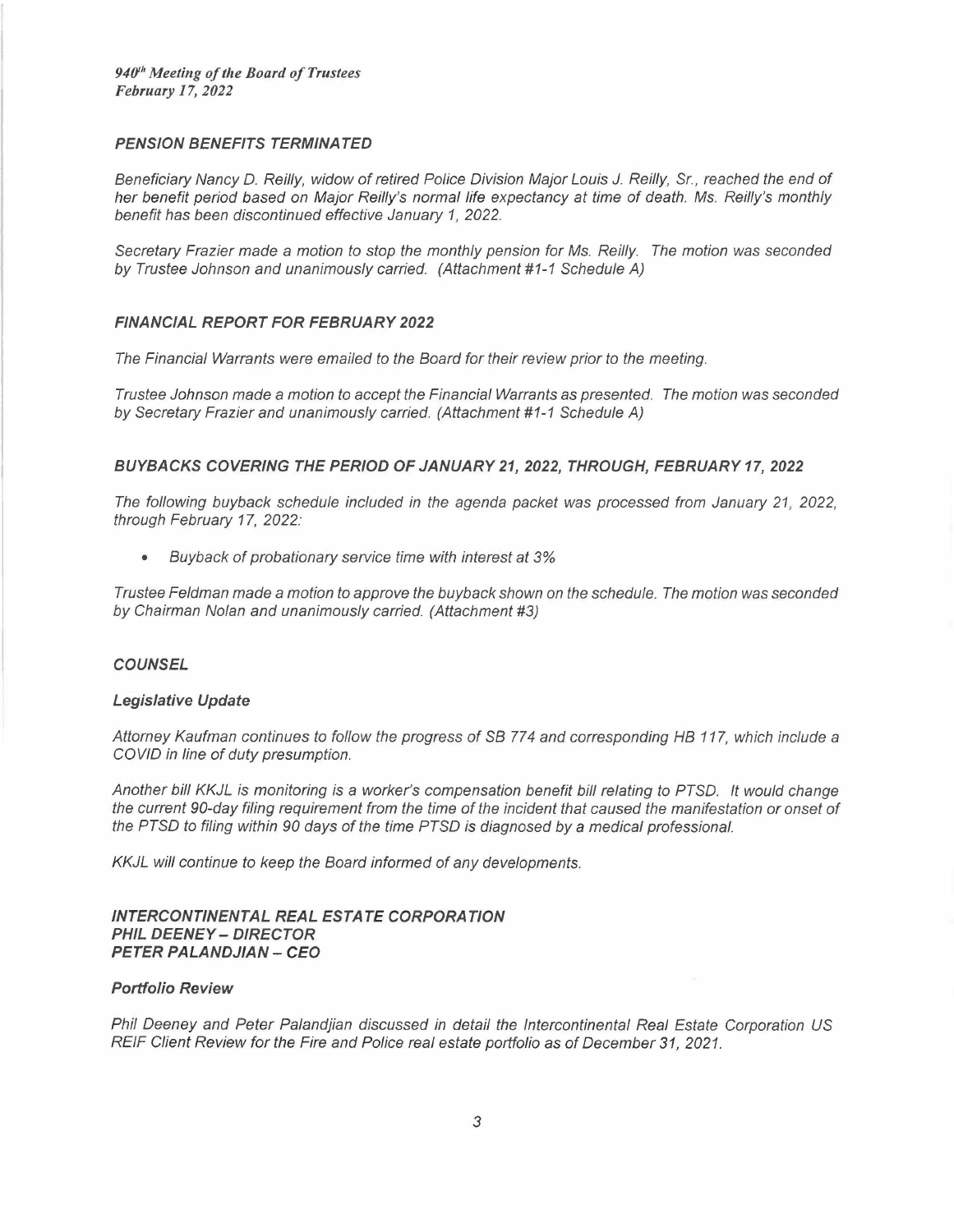#### *INVERNESS COUNSEL, LLC ROBERT K. MADDOCK - SENIOR VICE PRESIDENT ADRIAN K. SANCHO -- SENIOR VICE PRESIDENT*

#### *Portfolio Review*

*Robert Maddock and Adrian Sancho reviewed in detail the Investment Commentary of the Fire and Police large cap and fixed income portfolio as of December 31, 2021.* 

## *ANDCO CONSUL TING BRENDON VAVRICA, CFP - CONSULTANT*

#### *Investment Performance Review*

*Brendon Vavrica provided the Investment Performance Review for the period ending December 31, 2021. In summary, the Fund's total fiscal year to date net return is 5.61% (October 1, 2021, through December 31, 2021).* 

#### *Inverness Counsel S&P 500- Period beginning 01101/00 and ending 12131/21*

*Inverness equity had an annualized return from inception of 8.77% compared to the S&P 500 Index of 7.53%. As of 12/31/21, the ending value of the Inverness portfolio including \$4,121,000 in cash equivalent was \$257,866,000.* 

#### *Wellington Mgmt. Company Small Cap- Period beginning 07101/99 and ending 12/31/21*

*Wellington equity had an annualized return from inception of 12. 55% compared to the Russell 2000 Index of 8.* 75%. *As of 12/31/21, the ending value of the Wellington portfolio was \$133,632,000.* 

## *Logan Capital Management Large Cap Growth - Period beginning 04101/07 and ending 12131/21*

Logan equity had an annualized return from inception of 12.77% compared to the Russell 1000 *Growth Index of 13.88%. As of 12/31/21, the ending value of the Logan portfolio including \$1,751,000 in cash equivalent was \$96,358,000.* 

## *RhumbLine Advisers Large Cap Value - Period beginning 01101/17 and ending 12/31/21*

*RhumbLine equity index fund had an annualized return from inception 0f 11.11* % *compared to the Russe/11000 Value Index of 11.16%. As of 12/31/21, the ending value of the RhumbLine portfolio was \$70,742,000.* 

#### *RhumbLine Advisers Mid Cap- Period beginning 07101/97 and ending 12131/21*

*RhumbLine equity index fund had an annualized return from inception of 11.34% compared to the*  S&P MidCap 400 Index of 11.35%. As of 12/31/21, the ending value of the RhumbLine portfolio *including \$319,000 in cash equivalent was \$111,806,000.*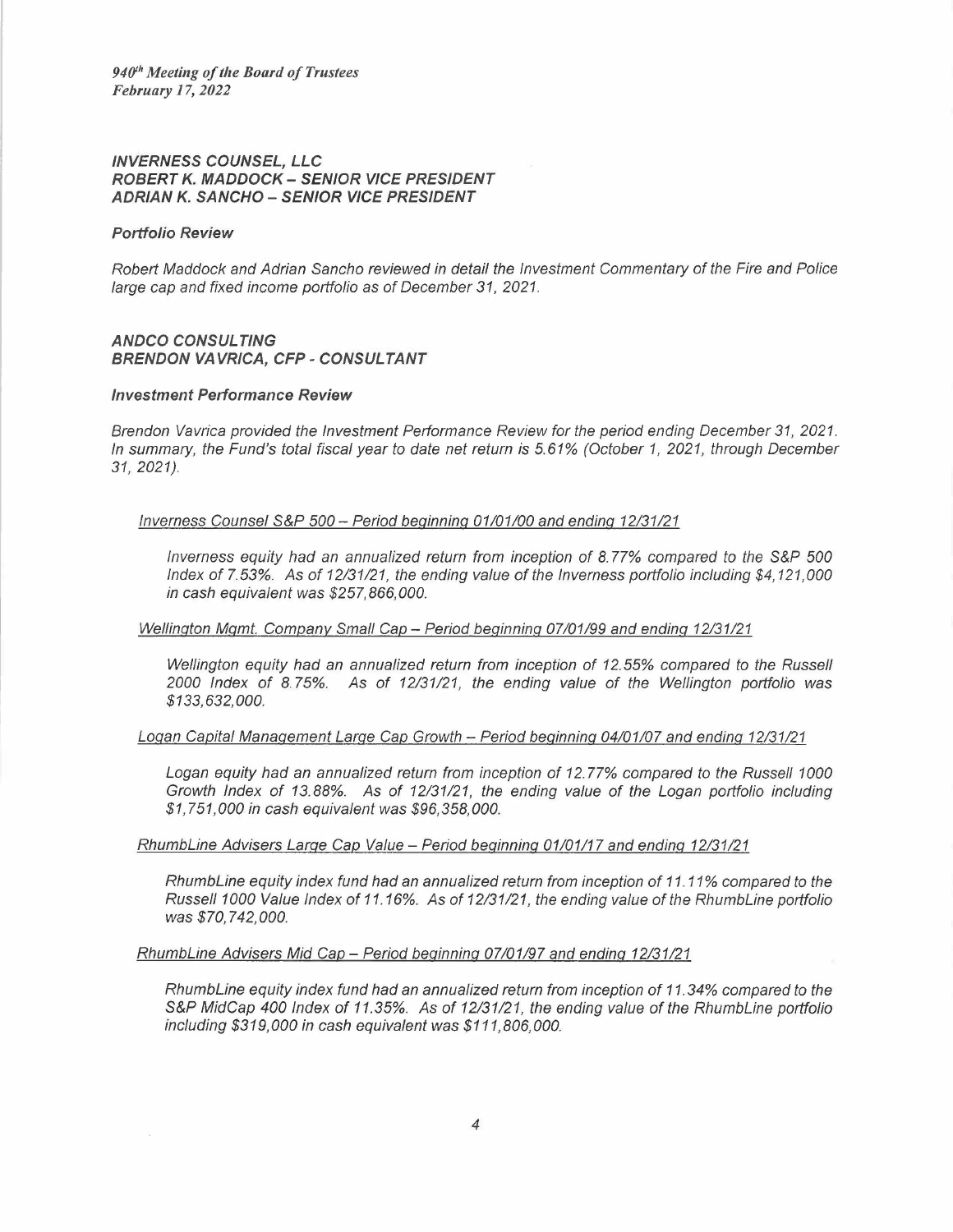#### *RhumbLine Advisers International Equitv- Period beginning 01101/16 and ending 12131/21*

*RhumbLine international equity index fund had an annualized return from inception of 8.24% compared to the MSC/ EAFE Index of 8. 60%. As of 12131/21, the ending value of the RhumbLine portfolio was \$64,803,000.* 

#### *JP Morgan Asset Management Real Estate - Period beginning 10/01/07 and ending 12/31121*

*JP Morgan real estate, Strategic Property Fund (SPF), had an annualized return from inception of 6.05% compared to the NCREIF Index-Open End Diversified Core of 6.19%. As of 12131/21, the ending value of the portfolio was \$59,044,000.* 

#### *JP Morgan Asset Management Real Estate - Period beginning 01/01/21 and ending 12131/21*

*JP Morgan real estate, Special Situation Property Fund (SSPF), had an annualized return from inception of 24.97% compared to the NCREIF Index-Open End Diversified Core of 22.99%. As of 12/31/21, the ending value of the portfolio was \$62,848,000.* 

#### *Intercontinental Real Estate - Period beginning 04/01118 and ending 12/31121*

*Intercontinental real estate had an annualized return from inception of 9.27% compared to the NCREIF Index-Open End Diversified Core of 9.47%. As of 12/31121, the ending value of the Intercontinental portfolio was \$60,623,000.* 

#### *Al/spring Global Investments International Bonds - Period beginning 10/01/11 and ending 12/31/21*

*Al/spring international bonds had an annualized return from inception of.93% compared to the FTSE Non-U* S. *World Government Bond Index of 0.29%. As of 12131/21, the ending value of the Al/spring portfolio was \$53,681,000.* 

#### *Inverness Counsel Fixed Income - Period beginning 10/01190 and ending 12131/21*

*Inverness fixed income had an annualized return from inception of 5.90% compared to the 1/2 BBGIC and 1/2 BBGC Index of 5.52%. As of 12/31/21, the ending value of Inverness' fixed income BBGIC and 1/<sub>2</sub> BBGC Index of 5.52%. As of 12/31/21, the ending value of Inverness' fixed income portfolio including \$1,429,000 in cash equivalent was \$185,957,000; and the ending value of Inverness' cash was \$26,041,000.* 

## *Tocqueville Fixed Income - Period beginning 11101/20 and ending 12131/21*

*Tocqueville fixed income had an annualized return from inception of -0.91% compared to the½ BCGIC and 1/2 BCGC Index of -0.46%. As of 12/31/21, the ending value of the Tocqueville's fixed* income portfolio including \$989,000 in cash equivalent was \$49,276,000.

#### *Grosvenor Institutional Partners, L.P.- Period beginning 11101120 and ending 12131/21*

*Grosvenor Institutional Partners hedge fund had an annualized return from inception of 13.26% compared to the 90 day T-Bi/1* + *5.0% Index of 5.06%. As of 12131/21, the ending value of the Grosvenor Institutional Partners, L. P. hedge fund was \$11,564,000.*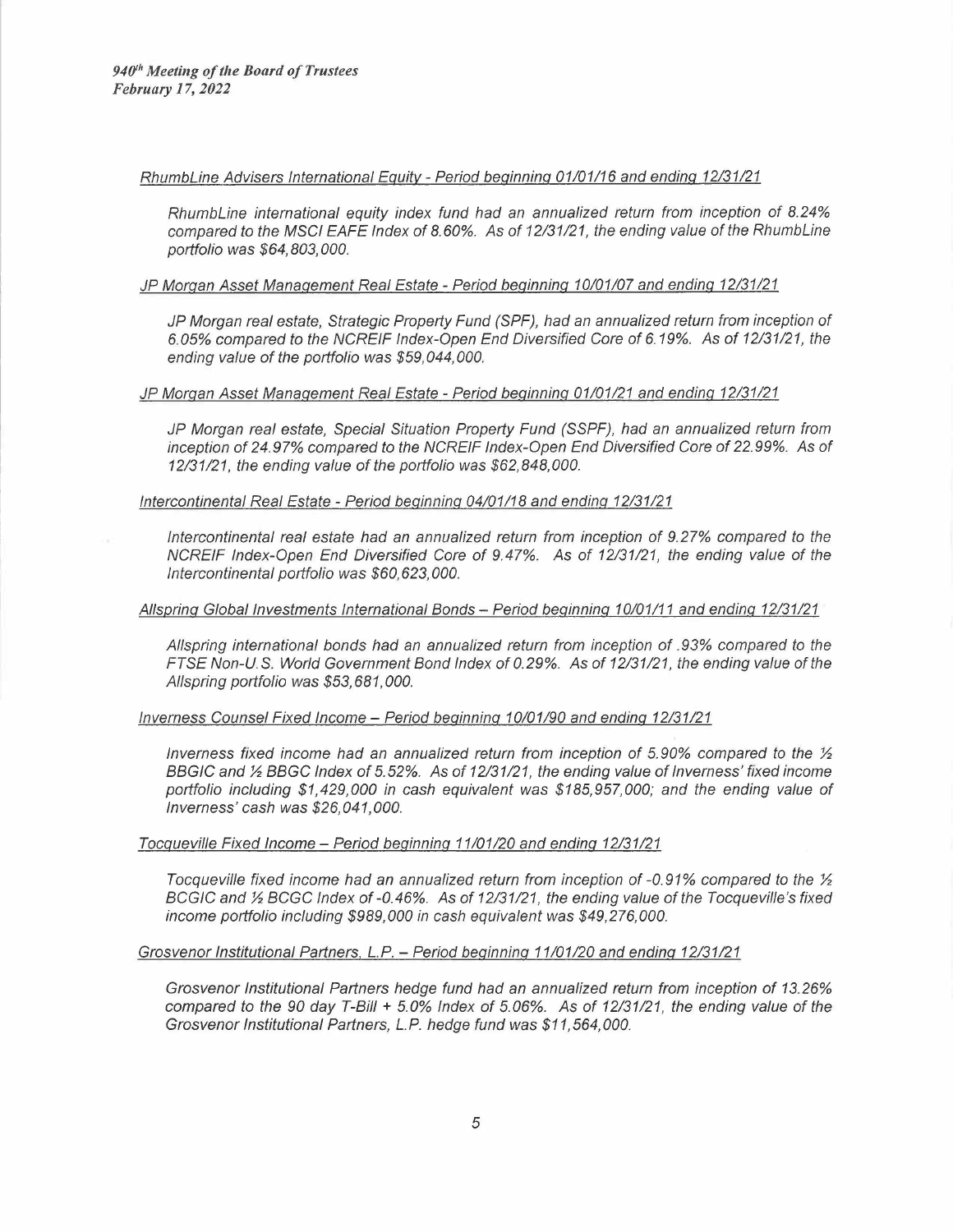## *TOT AL FUND -- Inverness I Wellington I Logan I RhumbLíne I JP Morgan I Al/spring I Intercontinental I Tocqueville I Grosvenor*

*As of 12/31/21, the ending value of the Fund was \$1,244,240,000. Of the \$1,244,240,000, the Cash Equivalent portion of the Fund was 2. 78% or \$34,650,000. The results for the 12-month period ending 12/31/21 show that the Fund's net return of 15.19%, outperformed the benchmark*  period ending 12/31/21 show that the Fund's net return of 15.19%, outperformed the benchmark indices of 14.99%.

*During this 12-month period:* 

- *Al/spring outperformed the FTSE Non-U.* S. *World Government Bond Index*
- *Grosvenor significantly outperformed the 90 Day T-Bí/1 +5% Index*
- *Intercontinental significantly underperformed the NCREIF Index-Open End Diversified Core*
- *Inverness outperformed the* S&P *500 Index*
- *Inverness slightly underperformed the Index composed of½ BBGIC and ½ BBGC*
- *JP Morgan's* SSPF *significantly outperformed the NCREIF Index-Open End Diversified Core*
- *JP Morgan's SPF significantly underperformed the NCREIF Index-Open End Diversified Core*
- *Logan underperformed the Russell 1000 Growth Index*
- *RhumbLíne slightly underperformed the* S&P *Mid Cap 400 Index*
- *RhumbLíne slightly underperformed the Russe/11000 Value Index*
- *RhumbLíne slightly underperformed the* MSC/ *EAFE Index*
- *Tocqueville slightly underperformed the Index composed of½ BBGIC and ½ BBGC*
- *Wellington outperformed the Russell 2000 Index*

*Trustee Feldman had concerns about RhumbLine's non-compliance report. Mr. Vavríca explained that RhumbLíne is an index fund, and their target is to match the benchmark, not exceed it. Next quarter he will suggest modifications to RhumbLine's compliance checklist which would be more suitable to RhumbLine's specific objectives.* 

#### *Quarterly DROP Review*

*Mr. Vavrica provided* a *review of the Voya and Nationwide DROP investment options for the period ending December 31, 2021. He does not recommend any changes at this time.* 

*The Board requested an evaluation of member participation in the various DROP funds. Mr. Vavríca agreed to provide* a *detailed report at the next quarterly meeting.* 

#### *Asset A/location Analysis - Discussion and possible action*

*In order to start* a *conversation about some different directions the Board could go if they were interested in any further diversification, Mr. Vavrica presented an asset allocation analysis. (Attachment # 4)* 

*There were discussions on various subjects such as workforce housing, prívate equity vs public equity markets, and direct lending. The Board agreed to invite Mr. Vavríca to* a *future Board meeting for an educational session on Real Estate, Prívate Equity and Direct Lending, at no additional cost to the Fund.* 

#### *DIRECTOR'S REPORT*

#### *Disability application received from Police Officer Robert K. Mitchell*

*Director Brito advised that Police Officer Robert K. Mitchell has applied for a service connected disability.*